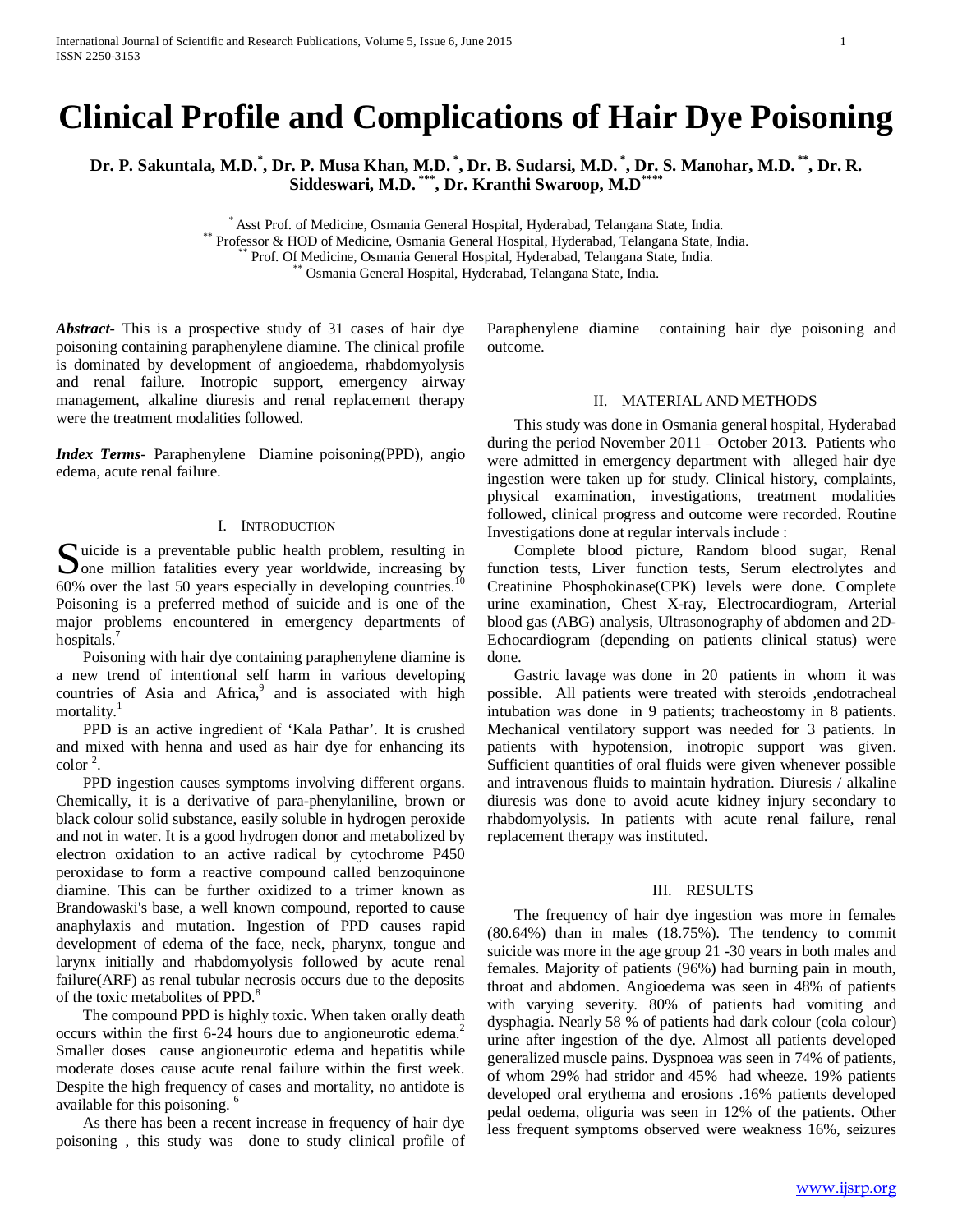12%. Hypertension developed in 15% of patients, hypotension in 6.4% of patients.

 Burning pain in mouth/throat/abdomen, vomiting were the earliest symptoms in almost all patients. Hypotension developed in duration of 6 hrs, angioedema, dysphagia , dyspnoea, dark colour urine, myalgias developed within 6 - 24 hours, Hypertension in  $4 - 5$  days. Oliguria appeared within a mean duration of  $5 - 6$  days, Pedal oedema with or without anasarca appeared within a mean duration of 7 - 10 days.

| $\overline{\mathbf{S}}$ . No | <b>INVESTIGATIVE ABNORMAILTIES</b> | <b>NO. OF PATIENTS</b> | <b>PERCENTAG</b><br>E |
|------------------------------|------------------------------------|------------------------|-----------------------|
| $\mathbf{1}$                 | Raised total count(>11,000/cumm)   | 13                     | 41.93                 |
| $\overline{2}$               | Raised blood urea(>40mg%)          | 11                     | 35.48                 |
| $\overline{3}$               | Raised serum creatinine(>1.2mg%)   | $\overline{13}$        | 41.19                 |
| $\overline{4}$               | Raised bilirubin(>2mg%)            | $\overline{2}$         | 6.4                   |
| $\overline{5}$               | Raised CPK (>300)                  | $\overline{25}$        | 80.64                 |
| 6                            | Raised potassium(>5.5meq)          | 8                      | 28.57                 |
| $\overline{7}$               | Serum calcium(<8mg%)               | 8                      | 28.57                 |
| $\overline{8}$               | CUE(normal)                        | $\overline{2}$         | 6.4                   |
| 9                            | CUE(pigment casts)                 | $\overline{2}$         | 6.4                   |
| 10                           | CUE( urine proteins++ )            | $\overline{13}$        | 41.9                  |

## **TABLE 01: Investigative Abnormalities**

 Raised total count was seen n=13, elevated blood urea in n=11, raised creatinine n=13, increased bilirubin n=2, raised CPK levels above 300IU /lt n=25 patients and raised potassium in n= 8 patients respectively. Chest x ray showed features of pulmonary edema in 3%, pleural effusion and consolidation in 6% of patients.

 ECG abnormalities like sinus tachycardia, non specific T wave inversions,  $QT<sub>c</sub>$  prolongation, and sinus bradycardia were seen in 38% of patients.

 Renal biopsy was done in 3 cases of acute kidney injury, among 3 biopsies 2 showed acute tubular necrosis and 1 showed pigment nephrosis.

| $S$ .No        | Complication                          | <b>No. Of Patients</b> | Percentage |
|----------------|---------------------------------------|------------------------|------------|
|                | Angioedema                            | ാ7                     | 87.09      |
|                | Rhabdomyolysis (CPK>1500IU/L)         | 25                     | 80.9       |
|                | <b>Acute Renal Failure</b>            |                        | 19.3       |
| $\overline{4}$ | Ventilator associated Pneumonia, ARDS |                        | 6.4        |
|                | <b>Hypocalcemia</b>                   | 16                     | 51.61      |

## **TABLE 02 : COMPLICATIONS**

 28.5% of patients with CPK levels more than 10,000 IU/L developed ARF. Hypocalcaemia was observed in 51% of patients, 2 developed carpopedal spasms which responded to calcium administration.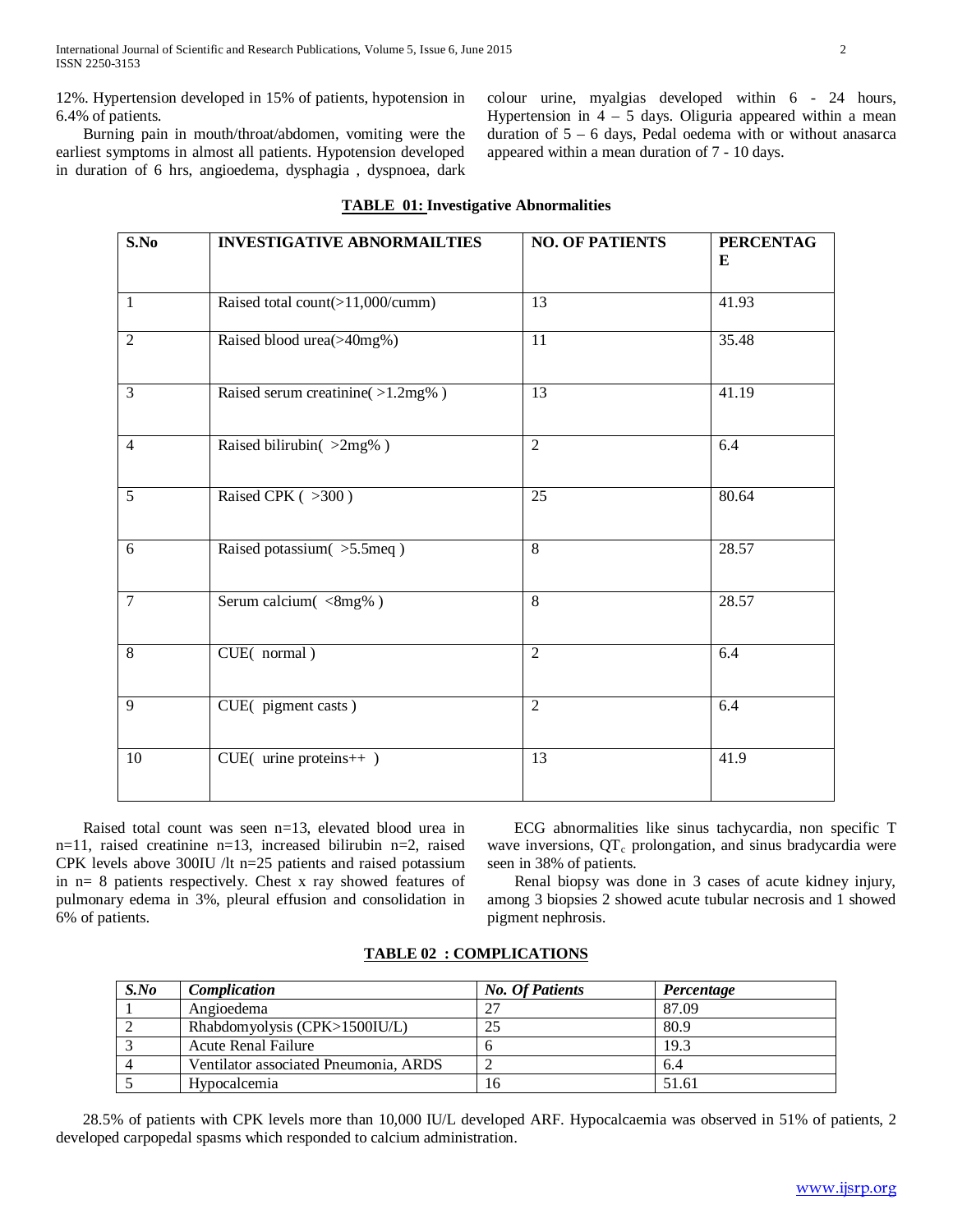| AMOUNT OF DYE ARF |  |             |                | <b>TOTAL</b> |
|-------------------|--|-------------|----------------|--------------|
| ( >50ml)          |  | <b>YES</b>  | N <sub>O</sub> |              |
| YES               |  | $6(19.3\%)$ | $10(32.2\%)$   | 16(51.61%)   |
| <b>NO</b>         |  |             | 15(48.38%)     | 15(48.38%)   |
| <b>TOTAL</b>      |  | $6(19.3\%)$ | 25(80.6%)      | $31(100\%)$  |

**TABLE 03 : AMOUNT OF DYE ( > 50ml)/ ACUTE RENAL FAILURE CORRELATION**

 ARF was seen in 19.3% of patients who ingested more than 50 ml of dye and was not seen in patients who ingested less than 50 ml of dye. The correlation was statistically significant.

 About 58% of patients were discharged from hospital in good general health condition after nearly 10 days (ranging from 4 – 21 days). 25% patients left against medical advice. 12% patients expired due to complications like pneumonia, sepsis and ARF.

#### DISCUSSION

Super-Vasmol, a cheap, freely super

 Super – vasmol, a cheap, freely super available hair dye is emerging as a major cause of suicidal poisoning in India. It contains potential toxins including paraphenylene diamine, sodium ethylene diamine tetra acetic acid and **[propylene](http://www.wikigenes.org/e/chem/e/1030.html) glycol** which can result in multiorgan  $dy$ sfunction<sup>3</sup>.

 Prevalence was more in the age group of 21– 30 years with female preponderance of  $80.64\%$ . Akber MH<sup>1</sup> and Anugrah Chrispal et al<sup>3</sup> identified similar age group of  $20.5\pm4.65$  years with female predominance.

The mean amount of dye consumed was found to be  $52.31 \pm$ 29.56 ml in our study (range  $10 - 100$  ml). The toxic effects depend on the dosage.

 Angioedema developed in 48.38% of the patients with varying severity in our study with a mean duration of  $3.7 \pm 1$ hours (range  $3 - 6$  hours). In 09(28%) patients with severe angioneurotic edema and stridor emergency tracheostomy was done. Suliman et al<sup>9</sup> observed a tracheostomy rate of 15.8% in his patients, a study at Multan<sup> $\pm$ </sup> showed this rate to be 60% while 87.5% of our patients required this procedure.

 Rhabdomyolysis was noted in 80.9% of patients. Kallel et al also noted rhabdomyolysis in 47.4% of patients in his study.<sup>5</sup>

 Acute Renal Failure (ARF) developed in 19% of our patients requiring renal replacement therapy. ARF occurred in 37.5% of patients by Akber et al).

 Mortality was 12.9% in our study, as compared to Akbar et al at Multan which was  $20\%$ <sup>1</sup>

#### IV. CONCLUSION

 The clinical profile of hair dye ingestion is dominated by development of angioedema rhabdomyolysis and acute kidney injury. Antihistamines, steroids , hydration along with diuresis were the mainstay of therapy. Emergency airway management in the form of tracheostomy or endotracheal intubation with or without mechanical ventilatory support, renal replacement therapy for acute kidney injury were the modalities followed for treating complications.

 As there is no specific antidote for hair dye poisoning and burden of cases has been increasing, there is need for bringing awareness among the public regarding the toxic effects of this hair dye. Primary care physicians, intensive care physicians need to be aware of its clinical manifestations and management. One should be vigilant of the anticipated complications and be prompt in instituting good supportive management to minimize the morbidity and mortality.

#### **REFERENCES**

- [1] Akbar MA,et al (Vol 2, No 4 October –December 2010) Kala pathar (paraphenylene diamine) intoxication; a study at Nishtar Hospital Multan.
- [2] Bowen DAL(1963;3:216-9). A case of phenylene diamine poisoning. Medicine Sci Law.
- [3] Chrispal A et al (2010; 40: 100-3. Hair Dye Poisoning- an Emerging Problem in the Tropics: an Experience from a Tertiary Care Hospital in South India. Trop Doct
- [4] Hou FQ, Lin XH et al(2009;122 (7):875-77), Severe liver injury induced by repeated use of hair dye. Chinese Medical Journal.
- [5] Kallel H, et al ,(2005;18:308) Clinical Manifestations of Systemic ParaphenyleneDiamine Intoxication. J Nephrol..
- [6] Kondle R,et al (2012, Article ID 624253, 5 pages, 2012. doi:10.5402/2012/624253),. Clinical Profile and Outcomes of Hair Dye Poisoning in a Teaching Hospital in Nellore. ISRN Emergency Medicine, vol.
- [7] Lee HL et al(2008;8:7.), Presentations of patient's of poisoning and predictor of poisoning -related fatality: findings from a hospital-based prospective study. BMC Public Health
- [8] Ram R et al (2007;53:181–2.), Swarnalatha G, Prasad N, Dakshinamurty KV. Paraphenylenediamine ingestion. An uncommon cause of acute renal failure. Postgrad J Med.
- [9] Suliman SM(1983;2:633-5), Homeida M, Aboval OI. Paraphenylene Diamine Induced Acute Tubular Necrosis Following Hair Dye Ingestion. Human Toxicol
- [10] WHO World Suicide Prevention Day 2008; WHO Statement; 2008. Available

online:http://www.who.int/mental\_health/prevention/suicide/wspd\_2008\_st atement.pdf (accessed on 11 July 2012)

#### AUTHORS

**First Author** – Dr. P. Sakuntala, M.D., Asst Prof. of Medicine, Osmania General Hospital, Hyderabad, Telangana State, India. **Second Author** – Dr. P. Musa Khan, M.D., Asst. Prof. of Medicine, Osmania General Hospital, Hyderabad, Telangana State, India.

**Third Author** – Dr. B. Sudarsi, M.D., Asst Prof. of Medicine, Osmania General Hospital, Hyderabad, Telangana State, India. **Fourth Author** – Dr. S. Manohar, M.D., Professor & HOD of Medicine, Osmania General Hospital, Hyderabad, Telangana State, India.